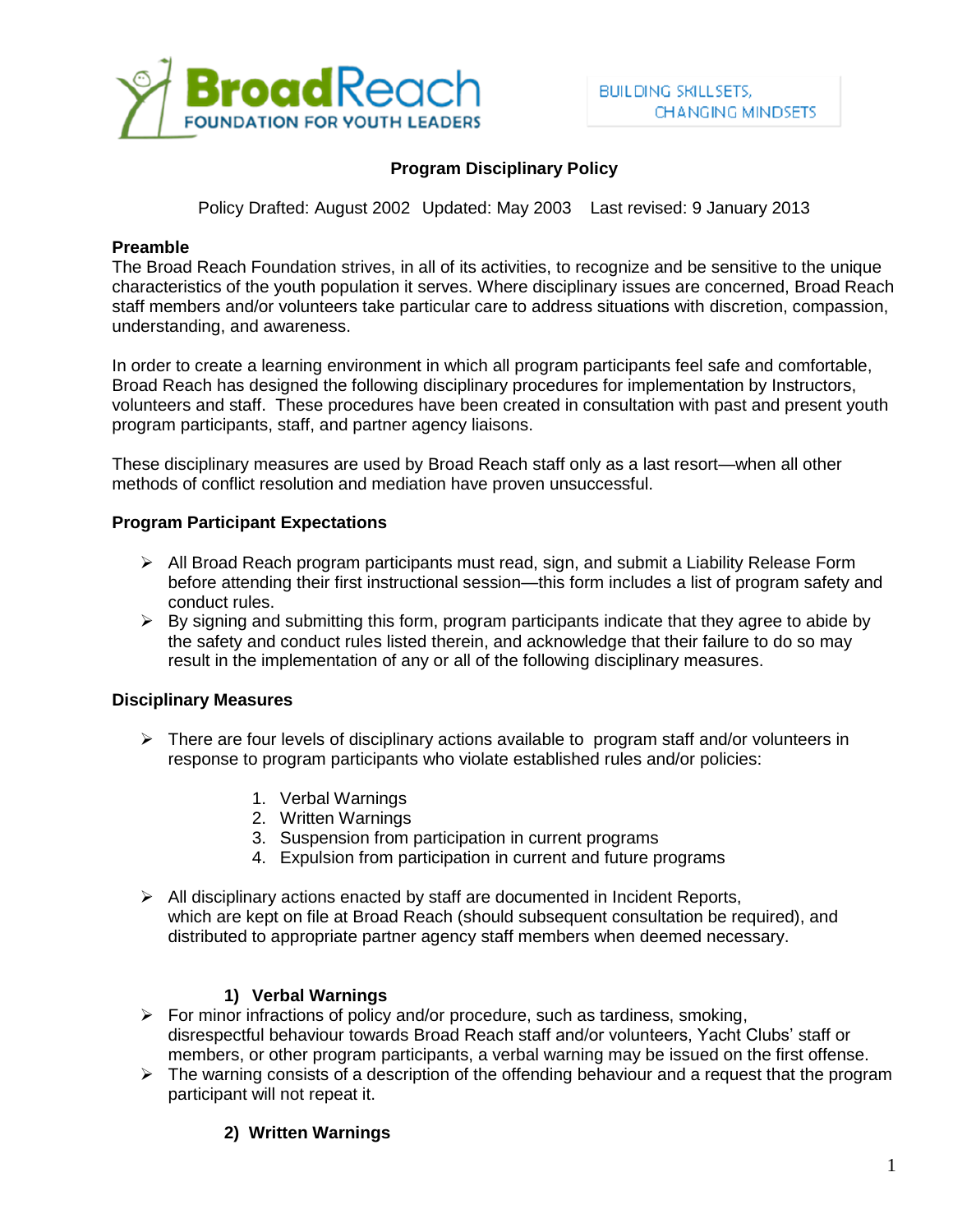- $\triangleright$  For more serious infractions of policy and/or procedure, such as malicious mischief, fighting or other disruptive behavior, bringing drugs or alcohol to the program, and other infractions that hinder the program and the other participants, a written warning will be issued on the first offense.
- $\triangleright$  The warning consists of a written account of the offending behaviour and a request that the program participant will not repeat it.
- $\triangleright$  A copy of every written warning is distributed to appropriate partner agency staff members.

## **3) Suspension/Expulsion**

- $\triangleright$  For repeated infractions of policy and/or procedure by program participants who show blatant disregard for earlier warnings, or for the first occasion of a dangerous infraction such as:
	- bringing a weapon to the program
	- intentionally or maliciously destroying property
	- causing injury to others
	- refusing to follow the directives of Broad Reach staff and/or volunteers during program activities;

The individual committing the infraction may be suspended immediately, without warning and without recourse, at the sole discretion of the senior program staff member present at the time the offense occurs or is discovered.

- $\triangleright$  Upon such suspension, the individual will immediately gather their belongings and will be personally escorted from the program by Broad Reach and/or agency support staff, and banned from further participation in program activities until an official review is conducted by Program Committee of the Broad Reach Board of Directors.
- $\triangleright$  When an individual is suspended from any Broad Reach program, the following steps will be taken by Broad Reach:
	- 1. The program staff member who initiated the suspension will inform the referring agency and the Broad Reach Board in writing of the occurrences leading up to the suspension.
	- 2. The suspended individual will be invited to meet with one or more Broad Reach Staff and/or volunteer to discuss the infraction and explain any extenuating circumstances that they would like to have considered. The suspended individual
	- 3. may also invite an Agency Staff Member to be present at the review, if they wish.
	- 4. Based on the information provided, the nature of the offense, and the likelihood of subsequent infractions, the Broad Reach Board Program Committee member and program staff will jointly determine if the suspension will be lifted or continued, or if the individual will be expelled from all future Broad Reach program activities. The joint decision of the program staff and Board will be final, and will be communicated in writing to the individual and to the referring partner agency.
- $\triangleright$  Once an individual has been expelled from Broad Reach programs, he/she will not be allowed to participate in any subsequent Broad Reach programs.
- $\triangleright$  However, the expelled individual may appeal the decision of the Board and staff after 6 months, citing new information or substantial proof that the offensive behavior will not continue.
- $\triangleright$  Such appeal will only be considered if submitted in writing and recommended by the Program Committee of the Broad Reach Board of Directors.

#### **Special Cases: Contraband Substances**

 $\triangleright$  In the case of a program participant bringing contraband to the program, the individual possessing such contraband may have the contraband confiscated and destroyed immediately and then proceed with the program, or they may choose to leave the program under escort.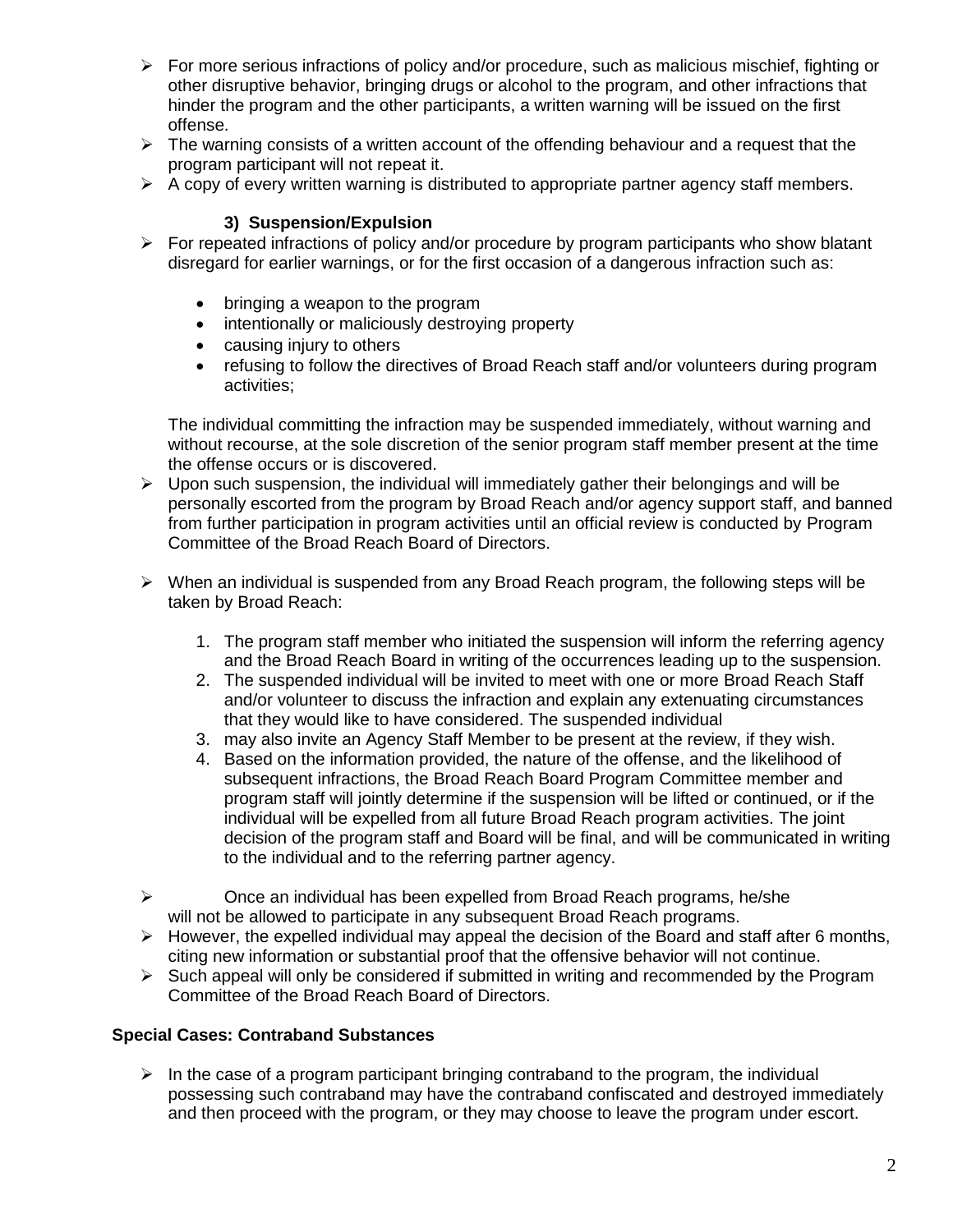$\triangleright$  The individual will be advised that if they choose to leave the program, it will be considered the same as a suspension, and they will not be allowed to participate in that day's scheduled program activities or any further program activities until a review is undertaken by the Broad Reach Board's Program Committee and program staff.

## **Enacting Disciplinary Measures: Staff Roles**

- $\triangleright$  The above disciplinary measures can be enacted either by the Broad Reach Instructor charged with leading on-water instructional sessions, the agency staff member accompanying program participants on-site and on the training vessel, or by both figures working cooperatively.
- $\triangleright$  Volunteer Crew members do not participate in disciplinary responses unless specifically requested by the Instructor and/or staff member.
- $\triangleright$  To ensure that disciplinary responses are carried out effectively, agency staff members are requested to inform Broad Reach Instructors **before the start of every afloat session** of any unique disciplinary/behavioural situations pertaining to any of the youth participating in that session.
- Agency staff members are also asked to inform Broad Reach staff **before the start of an agency group's first on-water session** of any agency-specific disciplinary policies which Broad Reach staff should enforce in addition to the above measures.



**BUILDING SKILLSETS, CHANGING MINDSETS** 

Broad Reach Foundation for Youth Leaders

#### **I. Administration and Communication**

### **a) Program participant/Staff Emergency Information**

- Participant Registration Forms are kept on file for all Instructors, program participants, Agency Staff, and Volunteer
	- Full Name and Age
	- **Emergency contacts and telephone numbers**
	- Health insurance number
	- Pertinent medical information (allergies, medical conditions and medications, etc.)
	- Swimming and sailing ability
	- Liability Release Form
- $\triangleright$  A resource binder containing copies of the above files is on site at the HMCS York during every on-water sess.
- $\triangleright$  Emergency phone numbers (911, Poison Control, Marine Forecast, Toronto Western Hospital) and hospital directions are also included in

**b) Agency/Volunteer Information**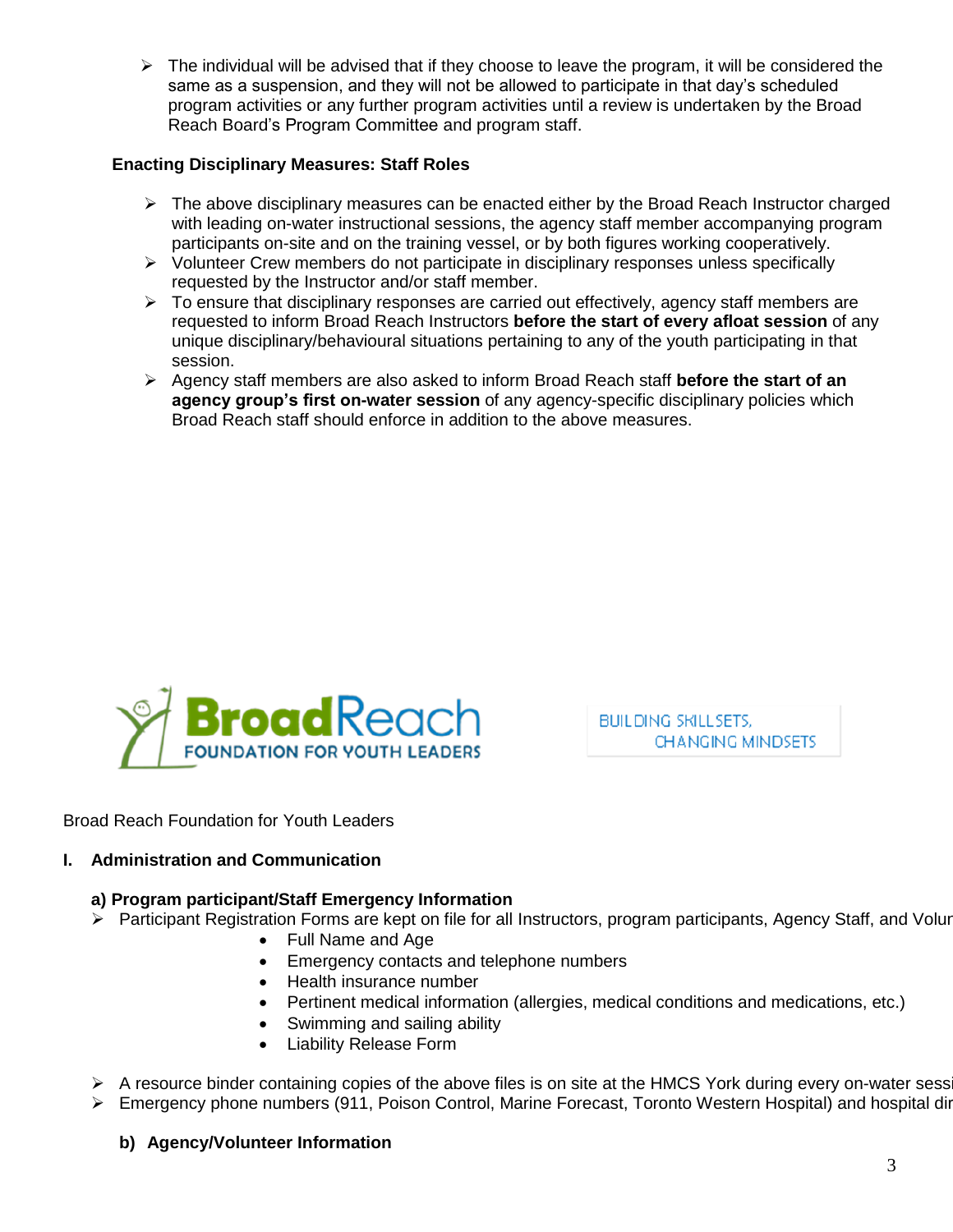- $\triangleright$  Along with a notice confirming their youth's enrolment in Broad Reach sailing programs, all partner agencies r
	- Course dates and times
	- Required clothing
	- Safety and discipline information
	- Staff/Program participa **Harassment Policy Including sexual harassment policy**
	- nt responsibilities and conduct guidelines
- $\triangleright$  After joining Broad Reach's crew roster, Volunteer Crew Members also receive a detailed information package

## **c) Incident Reports**

- $\triangleright$  Following any accidents/incidents on water or on land, the Instructor(s) involved complete Incident Report form
- $\triangleright$  The purpose of this form is to provide a detailed summary of the incident, and the action taken by all parties in
- $\triangleright$  The report is kept on file at Broad Reach, should subsequent consultation be required.

### **II. Safety on Site (Land)**

#### **a) First Aid Kits**

 $\triangleright$  First aid kits are located in the main clubhouse of the National Yacht Club at the Officer-on-Duty (OOD) Station

### **b) Fire Extinguishers**

- $\triangleright$  Up-to-date fire extinguishers are kept in the main clubhouse of the National Yacht Club, by the Chart Room an
- $\triangleright$  All Broad Reach Instructors are familiar with fire extinguisher operation.

#### **c) Site Maintenance and Supervision**

- $\triangleright$  The training vessel's slip and surrounding area (docks, clubhouse, club grounds, Base, base grounds) are insp
- $\triangleright$  Any hazards are promptly repaired and removed.
- $\triangleright$  While on site, program participants are supervised consistently by agency staff members and/or Broad Reach

## **d) On-Shore/On-Water Safety Rules for Staff and Program participants**

- $\triangleright$  At the start of each sailing session, all program participants and accompanying staff/on-board guests receive a
	- Lifejackets must be worn at all times on board Broad Reach training vessels
	- No running/horseplay on the docks or on the boat
	- No program participant may physically and/or verbally harm other program participants
	- Appropriate clothing must be worn at all times
	- All Instructors, crew volunteers, agency staff, other program participants, and Broad Reach
	- No smoking or consumption of drugs/alcoholic beverages is permitted at any time during program hours on shore and affloat and after and after and after and after and after and after and after and after and after and afte
- $\triangleright$  As part of the safety briefing, Broad Reach staff also review the Crew Overboard procedure; this procedure is
- > By signing and submitting the Liability Release Form, program participants and staff/guests agree to abide by
- $\triangleright$  Anyone who has not submitted the Liability Release form and Participant Registration (Health) form to Broad R

#### **III. Safety on the Water**

## **a) Weather**

 Before beginning any on-water session, Instructors check the **Environment** Canada Marine forecast to ensure that wind/weather conditions are suitable for their program participa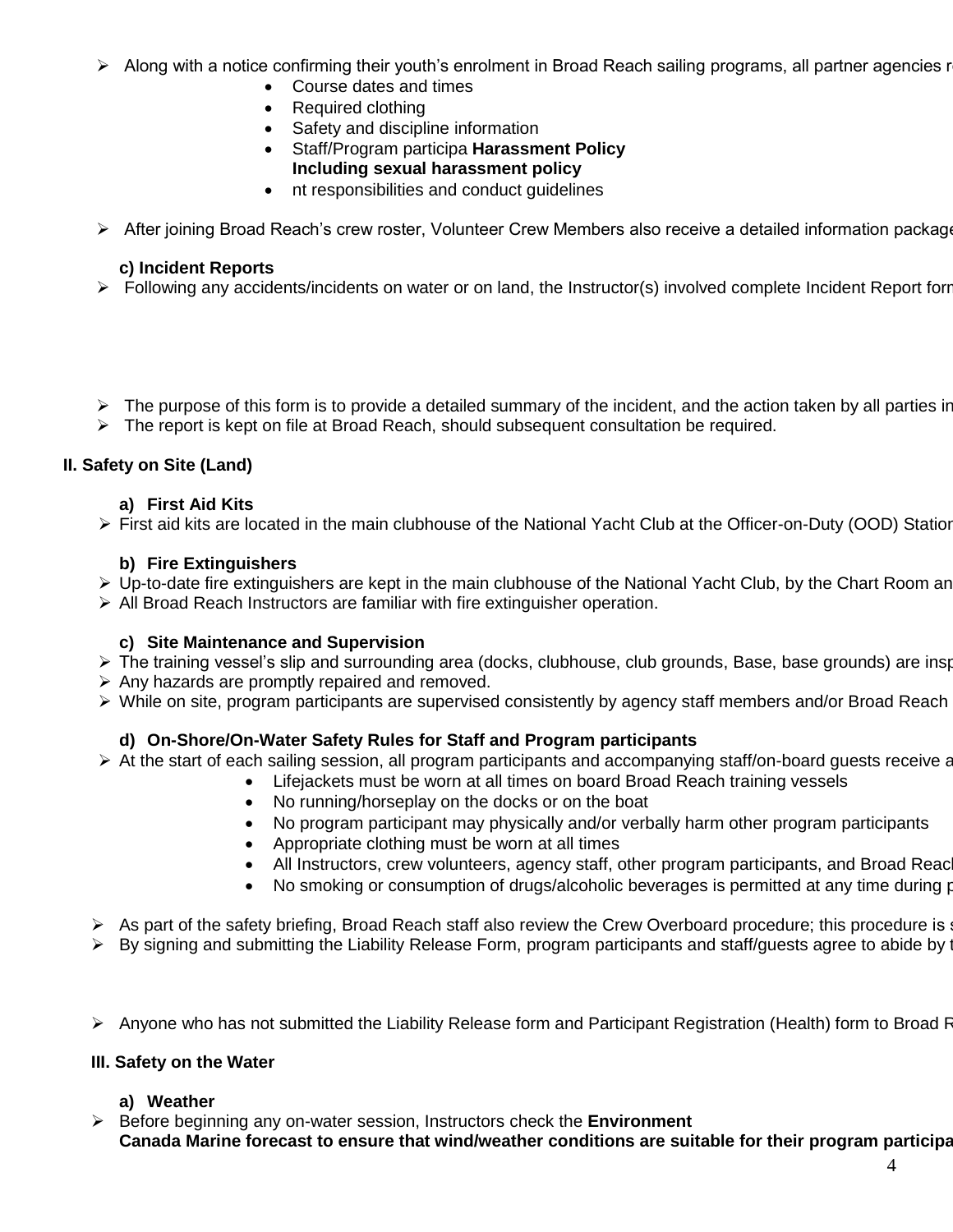- $\triangleright$  Weather conditions are re-checked throughout the day.
- $\triangleright$  Training vessels are not launched for program purposes if wind speeds exceed 20 knots (small craft wind warning), if the seas are greater than 1 meter, or if the Instructor deems the weather conditions unsafe for any reason.
- > During any instructional session, if any of the above weather conditions develop while the training vessel is alre

## **b) The Training Vessel**

- $\triangleright$  All training boats used by Broad Reach are inspected daily for damage; any damage is promptly repaired.
- All training boats are equipped with the following safety items, as per Canadian Coast Guard Requirements:
	- One personal flotation device (PFD) for each person on board
	- First Aid Kit
	- VHF Radio
	- Buoyant heaving line
	- Reboarding ladder
	- **•** Approved lifebuoy
	- Anchor with chain
	- Bilge pump
	- Fire extinguisher
	- Two buckets
	- Waterproof flashlight
	- Approved flares
	- Air horn
	- **•** Emergency Toolkit
	- Man overboard locator pole
- $\triangleright$  All of these items are checked daily, and repaired/replaced as necessary.
- $\triangleright$  Training vessels are not operated under any circumstances without appropriate insurance coverage in place.
- $\triangleright$  Whenever a training vessel is being used for instructional purposes, it must at all

times be piloted by a minimum of one Broad Reach Instructor and one Volunteer Crew Member (see below for des

## **c) Safety Rules for Staff and Program participants**

 $\triangleright$  See above section II d).

#### **IV. Emergency Procedures**

- $\triangleright$  Emergency procedures are thoroughly explained to all program participants at the start of each sailing session.
- $\triangleright$  Emergency procedures are NEVER used in any situation other than an emergency.
- > Following any emergency, the Instructor(s) in charge of the situation will contact the agency responsible for the

#### **a) On-Water Emergency Procedure**

 $\triangleright$  In the event that a program participant/staff person is injured while on the water, and

- requires immediate medical attention, Instructors (and Volunteer Crew, if necessary) take the following steps:
	- The first Instructor who arrives at the scene will take charge, and direct the emergency res
	- The Instructor in charge will designate assistants to manage the other youth/staff on board
	- If an ambulance is required, the Instructor (or designated assistant) will radio the National
	- The Instructor (or designated assistant) will steer the training vessel back to shore, if nece
	- Once on shore, the Instructor (and/or designated assistant) will remain with the injured program participant, and
- In the event of a "Crew Overboard" situation, Instructors and Volunteer Crew will follow standard CYA rescue procedures, as outlined in the CYA Basic Cruising Handbook, and administer follow-up first aid as necessary.

#### **c) On-Shore Emergency Procedure**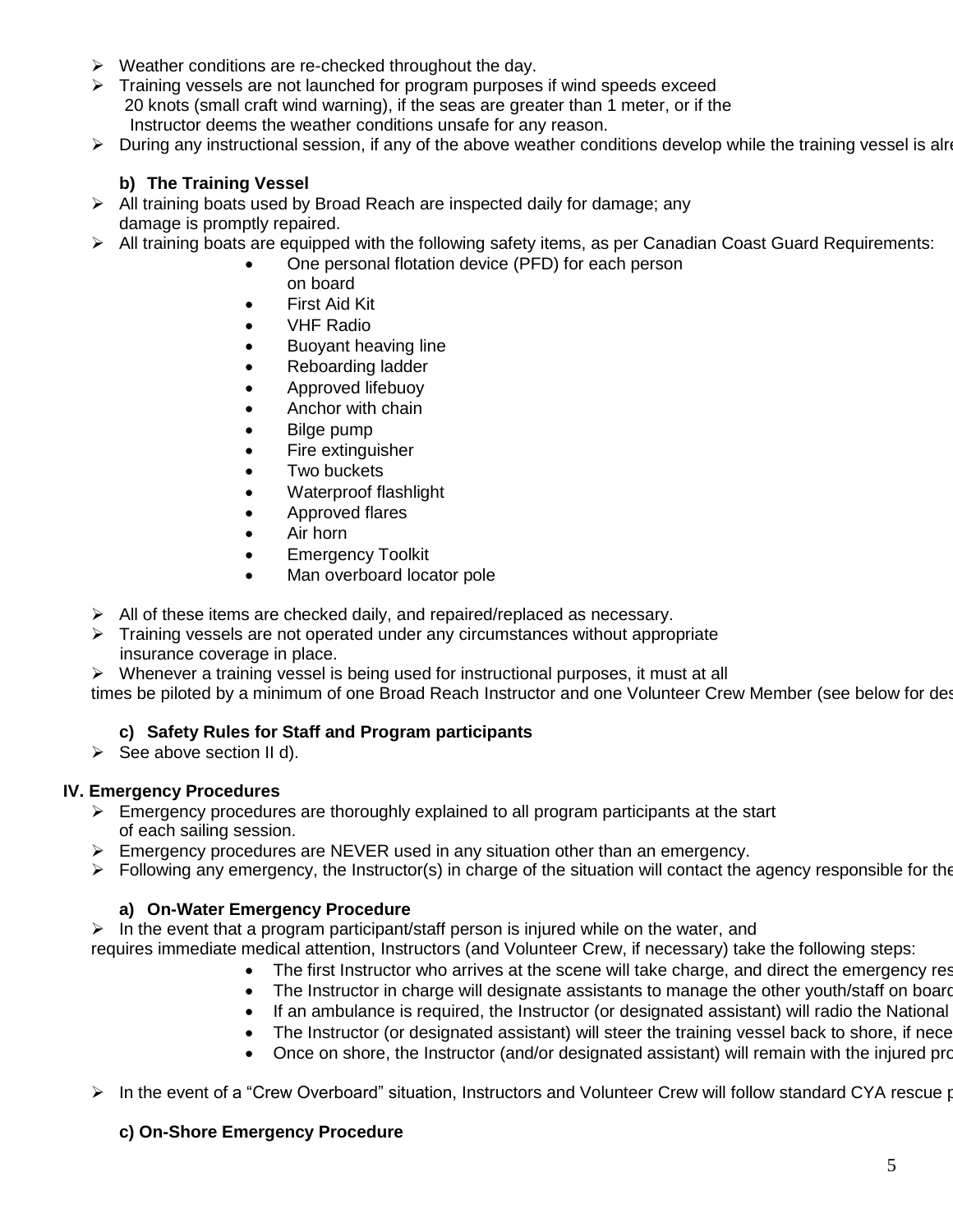- $\triangleright$  In the event that a program participant/staff person is injured while on shore, and requires immediate medical attention, Instructors (and Volunteer Crew, if necessary) take the following steps:
	- The first Instructor who arrives at the scene will take charge, and direct the emergency res
	- If necessary, the Instructor in charge will designate one assistant to manage the other you
	- If an ambulance is required, the Instructor will designate an assistant to call 911
	- The Instructor in charge will remain with the injured program participant/staff member until

# **V. Instructor/Volunteer Crew/Agency Staff Safety**

# **a) Instructor Roles and Qualifications**

 $\triangleright$  Broad Reach Instructors are charged with care and control of the training vessel

during all instructional programs, and with leading all on-water program sessions.

- $\triangleright$  Instructors may be paid staff or volunteers.
- $\triangleright$  All Instructors are CYA-certified sailing Instructors (or equivalent) and possess the following up-to-date qualifications:
	- Toronto Harbour License and PCOC
		- Emergency First Aid Certificate
		- Boat Rescue Certificate/NLS/Bronze Medallion
		- Proof of active CYA Instructor status
		- Police reference checks for work with vulnerable populations

# **b) Volunteer Crew Roles and Qualifications**

- $\triangleright$  Broad Reach Volunteer Crew are non-paid staff who act as the secondary Instructors/coaches in Broad Reach
- > Broad Reach Volunteer Crew members are present on board the training vessel during all instructional session
- $\triangleright$  Volunteer Crew members also assist in all safety responses, as delegated by the Instructor.
- > All Volunteer Crew are either CYA-certified sailing Instructors (or equivalent) OR keelboat sailors with over 200
- $\triangleright$  All Volunteer Crew attend an orientation day before participating in their first on-water instructional session. The
	- Program Briefings
	- Safety Briefings (including a detailed review of this Safety Policy)
	- On-water sailing and safety drills, including Crew Overboard procedures
- > All Volunteer Crew sign and submit the Liability Release Form and Registration (Health) form, indicating their o
- $\triangleright$  Any Volunteer Crew member who has not submitted the Liability Release form and Participant Registration (He

## **c) Agency Support Staff Roles and Qualifications**

 $\triangleright$  Agency Staff are employees of Broad Reach's partner agencies who accompany youth participants from their

- When involved in Broad Reach programs, Agency Staff members' primary responsibilities are:
	- To supervise program participants while in the program and on board Broad Reach training vessels
	- To coordinate transport to and from the program site
	- To lead in all disciplinary responses
- > Agency Staff are only required to play a secondary role in safety responses, and only if delegated to do so by a
- Agency Staff are also not responsible for controlling the training vessel; Staff only assist in sailing the boat if de
- $\triangleright$  All Agency Staff attend an orientation evening before participating in their first on-water instructional session.
	- Program Briefings
	- Safety Briefings (including a detailed review of this Safety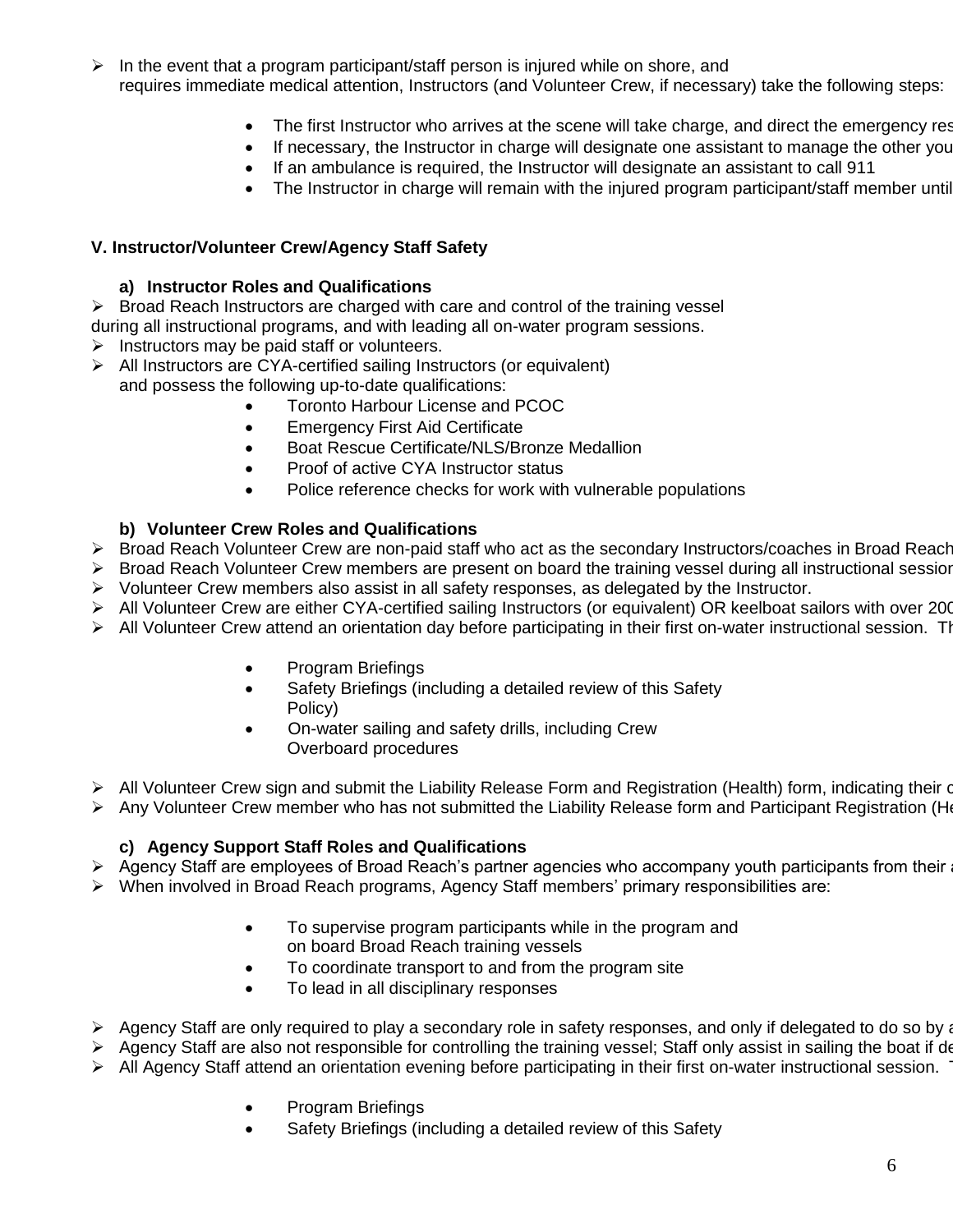Policy)

- On-water sailing and safety drills, including Crew Overboard procedures
- > All Agency Staff sign and submit the Liability Release Form and Registration (Health) form, indicating their con
- $\triangleright$  Any Agency Staff member who has not submitted the Liability Release form and Participant Registration (Healtied to participate in any Broad Reach programs).